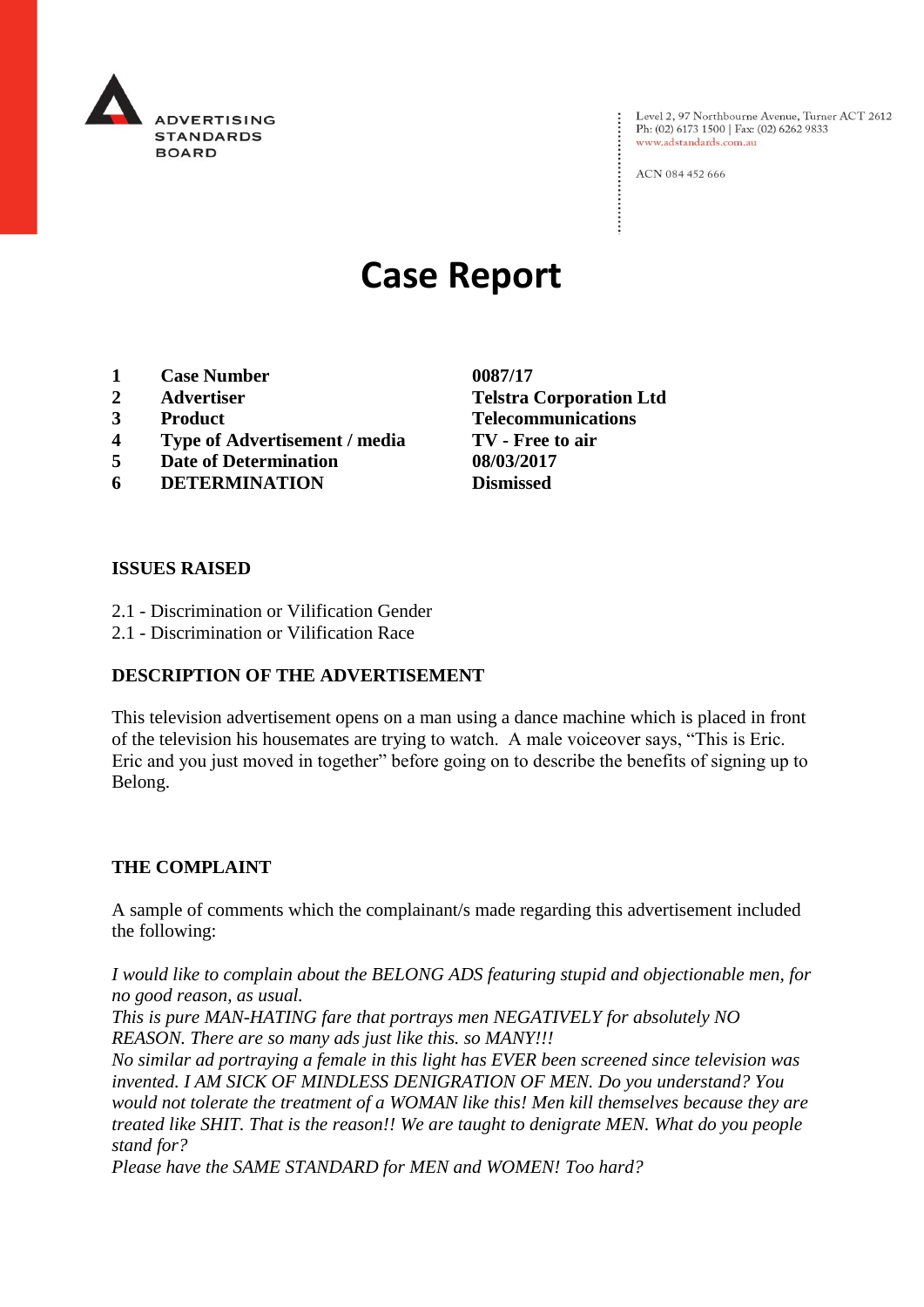*P.S. Just ask: If the gender roles in this ad were reversed would it be acceptable? Why can't you ask this? Try being HONEST, and stop using DOUBLE STANDARDS, please.*

*The stereotyping of Asian people in the one scene, suggesting that all Asian people are annoying housemates that play on some dance machine. Such racial stereotypes should not belong on tv, it is a careless and racist advertisement that offends.*

### **THE ADVERTISER'S RESPONSE**

Comments which the advertiser made in response to the complainant/s regarding this advertisement include the following:

*We refer to the above complaints raised against Telstra in relation to advertisements for our Belong NBN product which were shown on free to air TV.*

In summary, we do not agree with the concerns raised by the complainants that the *advertisements are discriminatory and do not intend to pull them from air or change them.*

*As both advertisements were shown on free to air TV, they were vetted by CAD and received ratings as follows:*

*Advertisement BEL 0007TR30 G46HLROA – Housemates ad: G rating*

*Advertisement BEL0007TUE30 G46HMROA – Robbo ad: G rating*

*We note that neither advertisement received any negative feedback from CAD in relation to any discrimination.*

*We otherwise set out a more detailed response in relation to the complaints below.*

*Complaint 0087/17 – Alleged discrimination or vilification of race*

*We do not consider that the contents of this advertisement discriminate or vilify against race as has been suggested.*

*When viewed as a whole, we do not agree with the complainant's comment that the advertisement suggests that "all Asian people are annoying housemates that play on some dance machine".*

*The content of the actors' performance, the voiceover, printed text and product alignment in the advertisement is to portray that Telstra, through its Belong product, aims to provide hassle free service and one less thing to worry about for our customers in comparison to our competitors.*

*This was conveyed through the actor dancing in front of his housemates and blocking their view to the television, which was the cause of their annoyance.*

*There are no express or implied connotations that prospective customers should connect to*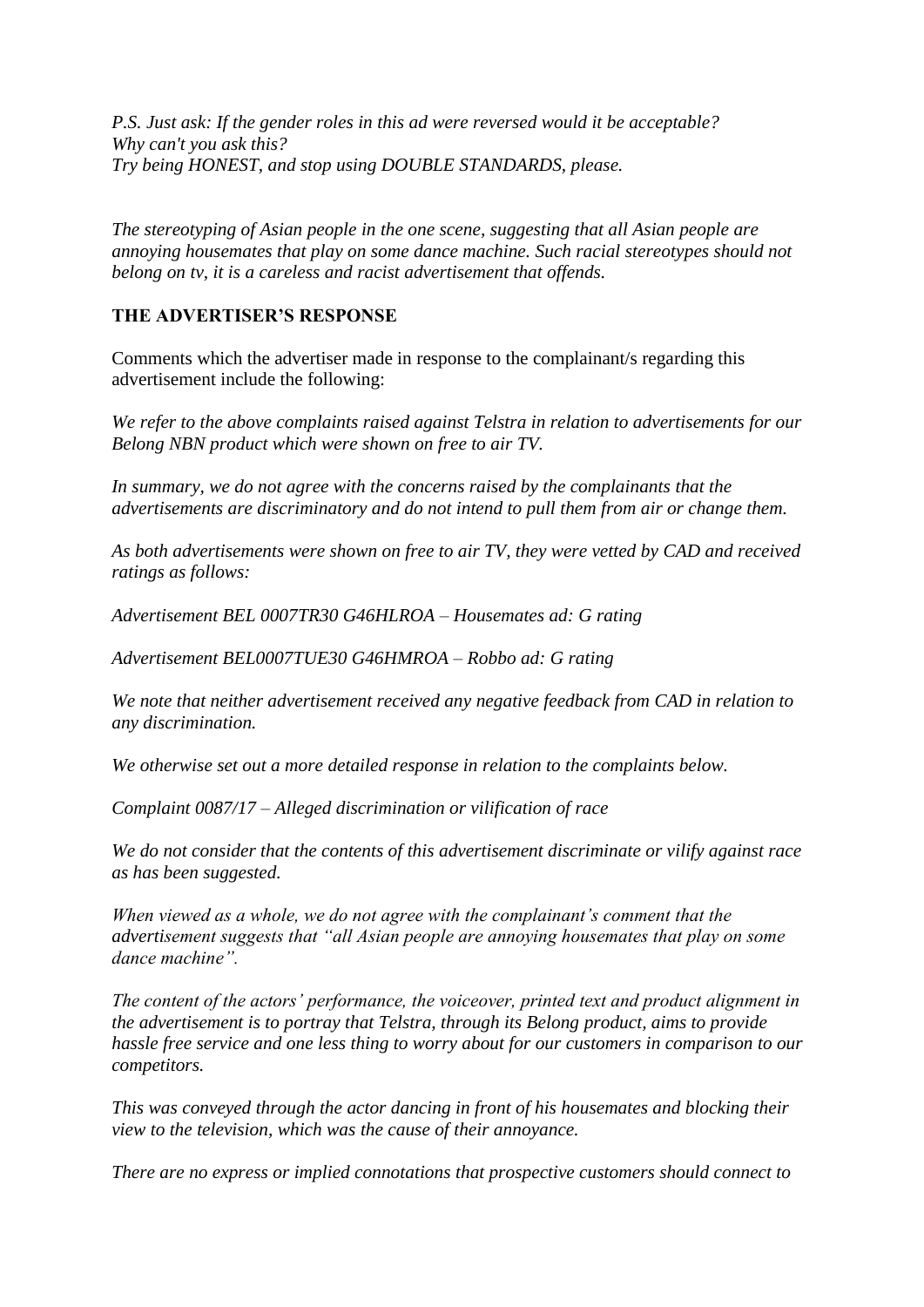*the NBN via our Belong product for any discriminatory purposes, or to find a housemate that wasn't annoying.*

*Complaints for 0088/17 – Alleged discrimination or vilification based on gender*

*It appears to us that these two complaints do not provide any detail to which we can meaningfully respond to and otherwise appears without merit.*

We note that neither advertisement contains any content which denigrates men in general nor *content which would incite hatred against men. As mentioned above, our advertisements in relation to the housemates and the one featuring "Robbo" are meant to highlight Telstra's difference to our competitors.*

*We also would like to point out in closing that Telstra is committed to promoting values of inclusion and diversity across our company and within our business. We treat complaints as these in relation to discrimination and exclusion seriously, and aim to create advertisements which speak to our customers, without compromising on our values.*

## **THE DETERMINATION**

The Advertising Standards Board (the "Board") considered whether this advertisement breaches Section 2 of the AANA Code of Ethics (the "Code").

The Board noted the complainants' concerns that the advertisement portrays a man in a stereotypical way and denigrates men.

The Board viewed the advertisement and noted the advertiser's response.

The Board considered whether the advertisement complied with Section 2.1 of the Code which requires that 'advertisements shall not portray or depict material in a way which discriminates against or vilifies a person or section of the community on account of race, ethnicity, nationality, gender, age, sexual preference, religion, disability, mental illness or political belief.'

The Board noted that this television advertisement features a man dancing in his lounge room in front of his flat mates using an arcade style dance machine. The man is of Asian appearance and his name is Eric.

The Board considered the complainant's concern that the advertisement is stereotyping Asian people by suggesting they all play the dance game and also denigrating men by portraying Eric as foolish in front of his flatmates.

The Board noted the Practice Note to the Code which states that "advertisements can suggest stereotypical aspects of an ethnic group or gender with humour provided the overall impression of the advertisements is not a negative impression of people of that ethnicity or gender."

The Board noted that in the current advertisement, Eric is seen dancing using a game